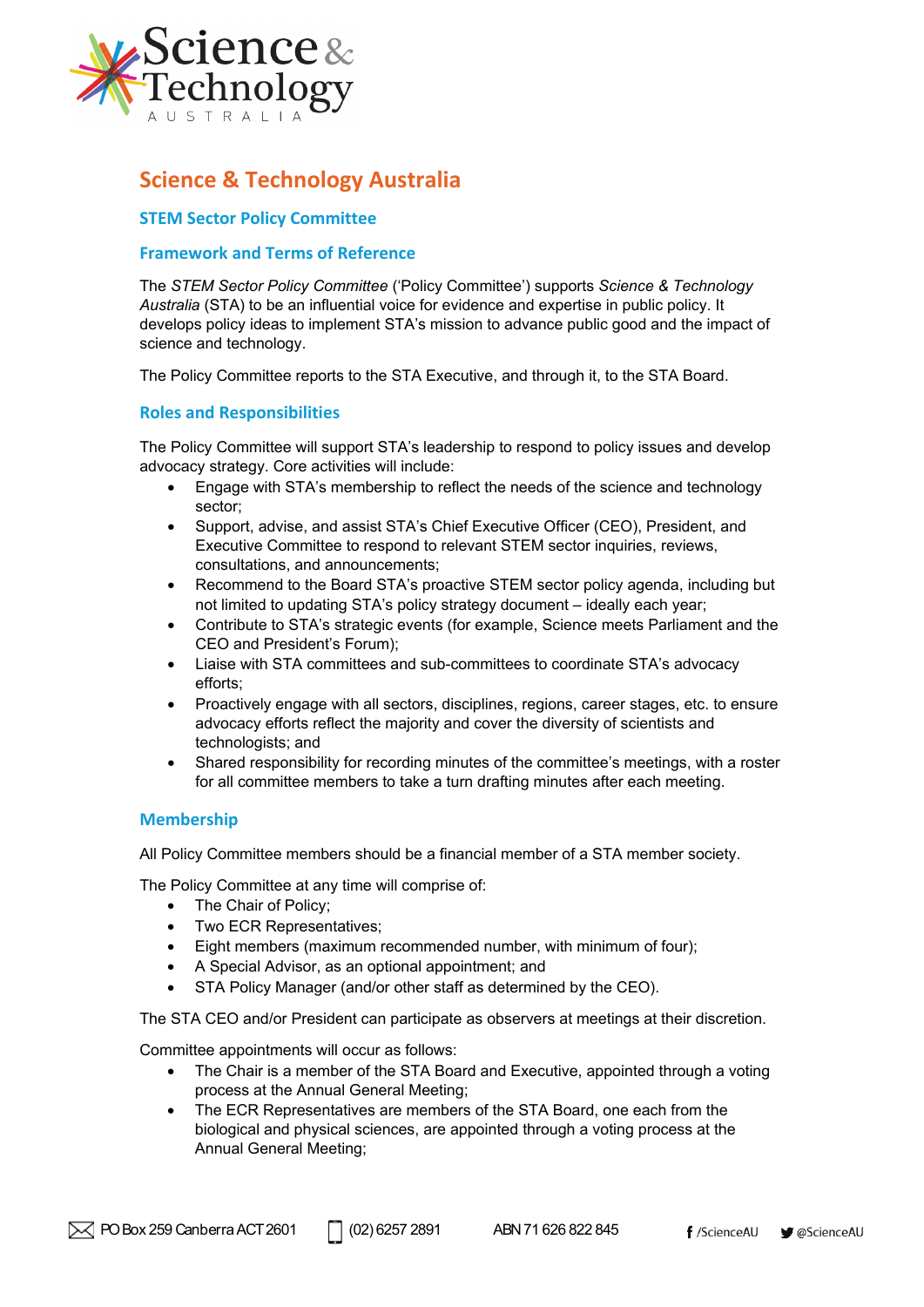- The eight members will be selected through a call for nominations (self-nominations are acceptable) every year; and
- The Special Advisor appointment can be made as needed by the President and/or CEO

The term for Committee members will be:

- The Chair's tenure is determined by the STA Constitution, currently 2 years with option for a further 2 years;
- The ECR Representatives' tenures are determined by the STA Constitution, currently 2 years with no option to renew, noting one ECR Representative is voted in every alternate year (based on discipline);
- The members will have a 2-year term with the option of one additional 2-year term, if successful with re-nomination;
- The Special Advisor appointment is valid for 2 years with option for one renewal of term, and where they nominate successfully to be a regular member, their term as Special Advisor counts towards term limits;
- Any member temporarily appointed as a replacement or secondment on the committee will not have their duration of service counted towards their term limits unless it exceeds 1 year; and
- Past members who have served their full terms are eligible for renomination after serving a cooling-off period equal to their previous maximum term (that is, 4 years after a 4-year term).

The membership will be determined to ensure diversity in gender, ethnicity, discipline, geography, sector, skills, experience, and career stage (noting there are two ECR representatives). The expectation is a minimum of 50% women and those identifying as diverse genders on the committee.

In the event the Chair will be unavailable for a period of more than three consecutive months, an alternative committee member will be appointed in an acting capacity by the STA Executive on recommendation from the STA CEO.

In the event a committee member takes a break due to parental leave, an alternative member will be appointed for a 2-year duration. On return from parental leave, the original member will have the sole discretion to recommence their term or pursue it once the replacement completes their term.

All Committee members will be responsible for ensuring all registers of interests related to STA (especially those related to conflicts of interest) are recorded with STA staff and are kept up-to-date.

All new members will be provided with copies of a minimum of three recent meeting minutes and reports to the STA Executive for their reference and induction.

Any member who fails to attend a minimum of 80% of the meetings in a 12-month period or three consecutive meetings (unless on long-term leave) will be replaced on the Committee.

All members of the committee can use the title 'Member, STEM Sector Policy Committee, Science & Technology Australia'.